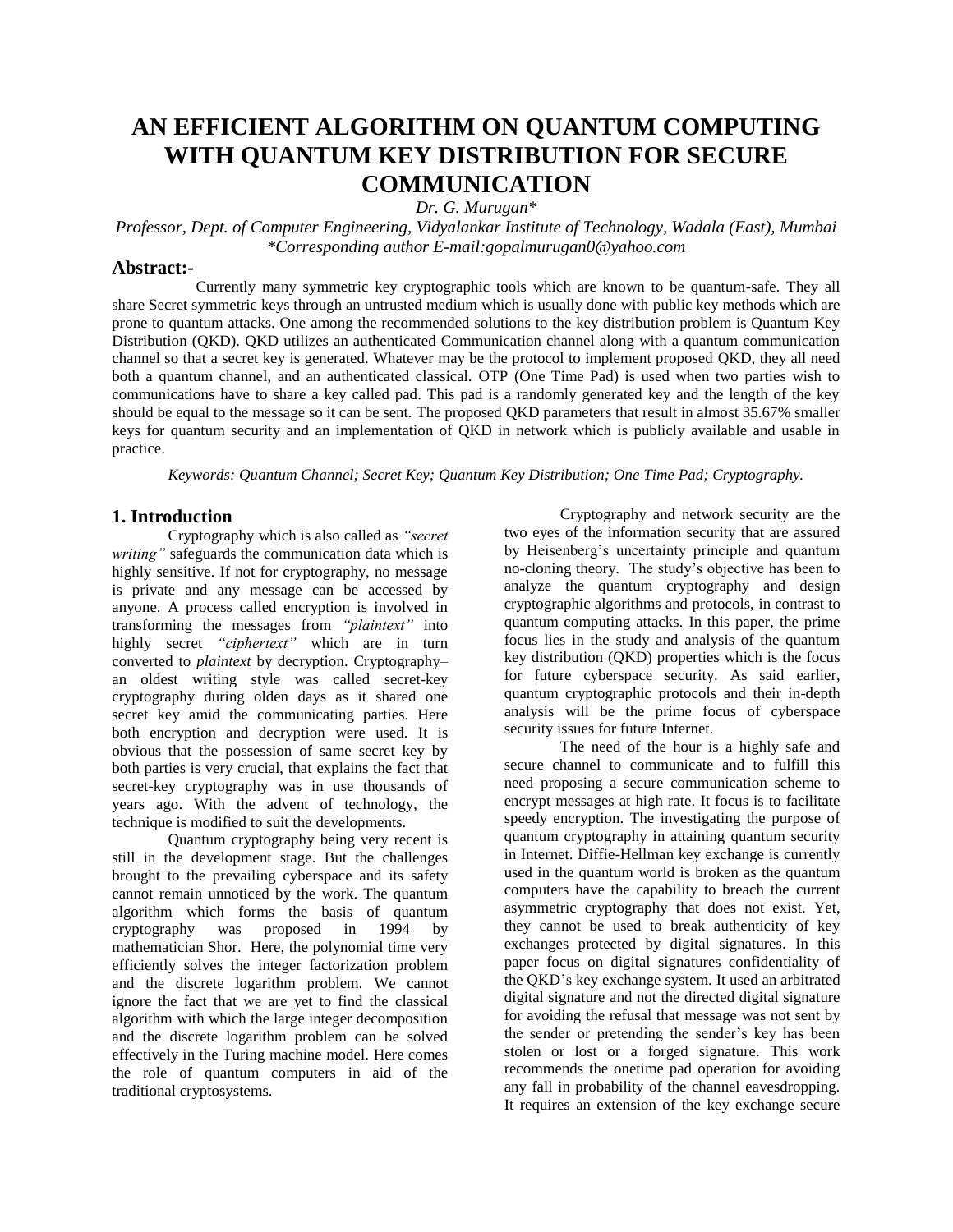from attackers in order to implement the QKD cryptosystem in Internet. QKD also has certain cons and the most important one is its large public key size and hence it is not in use. This algorithm is proposed to perform both the encryption and decryption processes using QKD [1]. Apart from this, here introduced the new quantum gates, which are analyzed and investigated during the encryption and decryption processes. A couple of complementary steps are offered to alleviate the difficulties faced by QKD with large public keys. The first step includes the analysis of the quantity Grover"s algorithm can speed up existing attacks on QKD and what parameters of QKD can protect against these attacks. There are certain layers in this scheme; the Quantum Key Distribution (QKD) layer is launched on a Variable Quantum Key Distribution (VQKD) which is presented for secret keys distribution on an existing network link. There are three main parts in the secret key processing which are error correction, physical exchange, and privacy amplification. These provide parameters for quantum security that result in almost 35.67% smaller keys in par with the parameters currently recommended in literature. In the second step, a mechanism is introduced to lessen the network"s handshake time in case of large QKD keys. Here the usability of this solution is demonstrated and evaluated by benchmarking [2] it against regular Internet. The stakeholders are new QKD parameters that result in almost 35.27% smaller keys for quantum security and an implementation of QKD in network which is publicly available and usable in practice [3].

This paper is organized as follows. Section 2 provides background information on the QKD cryptosystems. The definitions of the key generation, encryption and decryption methods review what codes are suitable for QKD and give an overview of existing attacks against QKD. In Section 3, analyses the impact of quantum computing on existing attacks against QKD in order to optimize parameters by using quantum security. In Section 4, explains how QKD can be implemented in Internet and how a key caching mechanism can be used to minimize network handshake time. In Section 5, evaluate the solution by benchmarking the quantum-secure network against regular network. Finally, in Section 6 is providing Conclusions and recommendations.

## **2. Related Works**

Quantum cryptography is a term coined from quantum money, a concept put forth by Wiesner in 1969. Lack of technology and other means had limited the publication of this new and innovative idea till 1983.

It was Bennett and Brassard, in 2011, who first proposed the practical QKD protocol. The implementation was done using single photon polarization. In later days, many efforts have been put to improve security and efficiency by enhancing QKD. A Bells theorem based protocol was suggested by Ekert in 1991where pair of quantum bits *(qumbits)* (i.e., an EPR pair) was employed, in the following year, an improvised version was proposed by Bennett. He employed any two non-orthogonal states resulting in an easier and better enhancement. The coming years saw many successive QKD protocols using the basic principles of quantum mechanics.

The oblivious transfer protocol which is also a significant but basic cryptographic procedure is considered as vital technology for protecting cryptographic privacy. Here, though the sender sends much potential information to the receiver he is unaware of the content specifics. The Quantum Oblivious Transfer (QOT) that has many works to its credit was first put forward by Crépeau in 1994[5]; the *"oblivious transfer"* security against any specific measurement spared by quantum mechanics was demonstrated by Mayers and Salvail. This protocol was proved in 1998, which the security of the QOT protocol acts as an eavesdropper.

Quantum Authentication (QA) protocol belonging to the quantum cryptographic protocols was proposed in 2001. Post this, many QA protocols have been proposed with numerous branches. Apart from these (i.e., QKD/QOT/QA protocol), quantum cryptography protocols also include Quantum Bit Commitment (QBC) and Quantum Signature (QS) [6] protocols.

## **3. Quantum Computing**

Bits are the fundamental units of computing and a single bit can store a binary digit with the value of 0/1. The quantum computing has a superposition of two states where the fundamental unit can hold both a 0 and a 1 value at the same time. Such bits are called as *qumbits* and need to select or *"collapse into"* while measuring its state. Strangely, if a string of *qumbits* of similar lengths were prepared in the same way; the resulting bit string is not always the same. This gives an upper hand to the quantum computers over traditional computers as they can accomplish better with very rapid parallel computations.

Currently using numerous physical systems with various implementations of quantum computers like nuclear spins, superconducting *qumbits*, traps, and optical cavity quantum electrodynamics. Every research and its outcomes has its own strength with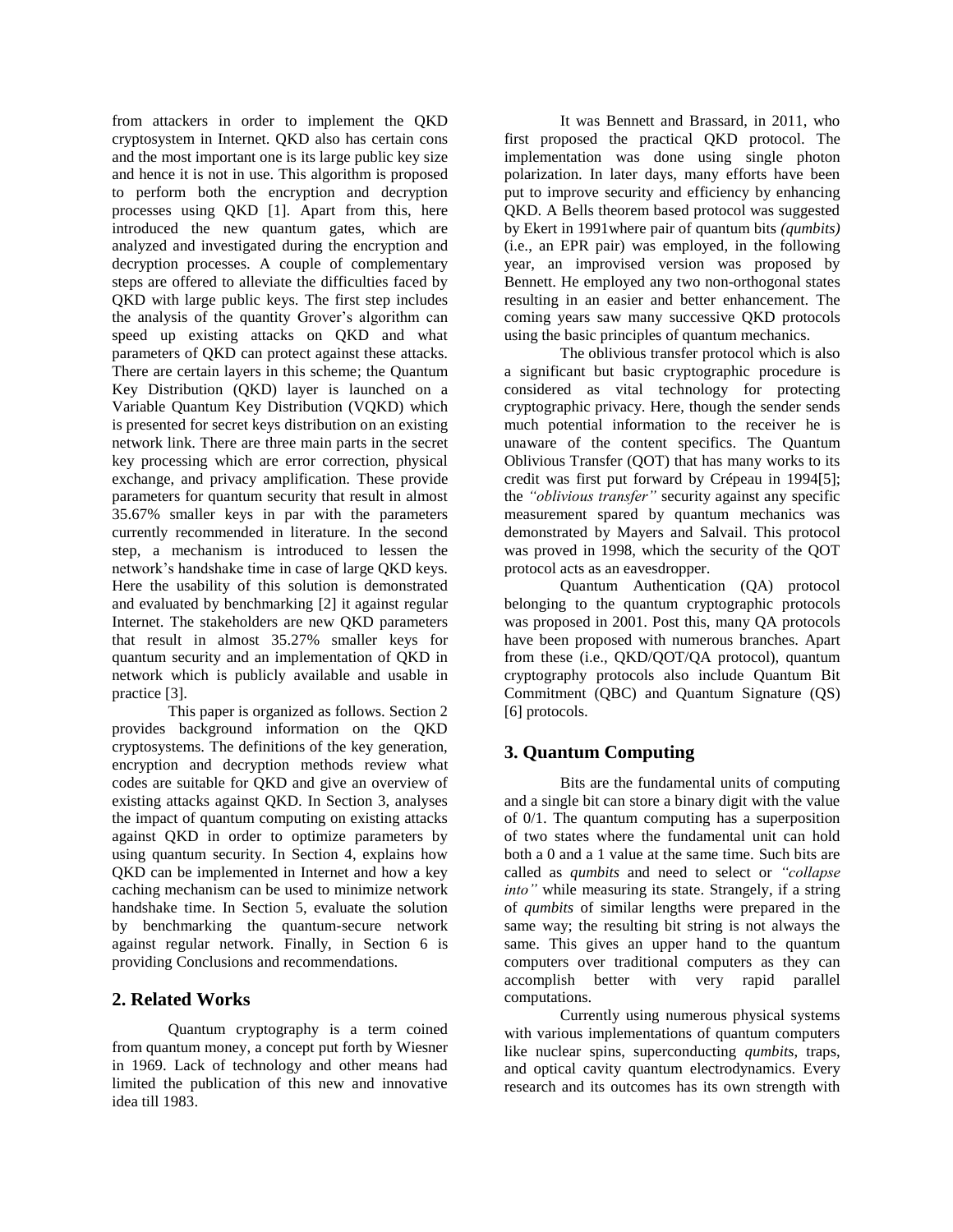some being stronger compared to others for largescale quantum computing.

## **3. 1 Impact of Cryptography and Security in quantum computing for Computer Internet**

In order to have a secure electronic communication, need Cryptography which plays a very important role by ensuring authenticity amid parties and messages exchanged. The safety and security of communication is at stake due to Quantum computing. This is achieved by reverse calculating or guessing secret cryptographic keys, which is not possible by an ordinary computer. A quantum computer [8] has the ability to break any cryptographic keys enabling an eavesdropper to eavesdrop private communications and pretend to be someone else. That does not mean that a quantum computer can break all types of cryptographic keys. Presently there are many cryptographic algorithms that cannot be breached. Below explains the various types of cryptography that are safe from quantum attacks and also the ciphers, protocols and security systems which are most vulnerable. It is the need of the hour to have a secure cyberspace as it is the compilation of all data and very essential for human survival. With so many threats, quantum cryptography has becomes the first option for cyberspace. The following figure 1 is represented the classic cryptosystem



*Figure 1. Model of Classic Cryptosystem*  **3.2. Unconditional Security** 

The present internet communication is done through cable and light. This communication system model is presented in Figure 2. Let us assume Alice and Bob as legitimate users in the system and Eve an eavesdropper. For the sake of security, both the parties encrypt and exchange messages on a public channel. The symmetric key cryptosystems and asymmetric key cryptosystems are the two types of the classical cryptosystem and their security depends on the complexity of computing. Still, latest hardware and advanced algorithms [9] have brought in extraordinary developments in the security of cryptosystems. Besides, the increasing growth and popularity, quantum computing has solved numerous problems in classical mathematics in the field of

quantum physics. Hence, researching and studying quantum cryptographic protocols is going to be an essential part of cyberspace security issues in future.



*Figure 2 Classic communication model* 

In the above example, sender (Aice) [10] is interested to share a common conference key with his/her Bob. This key would be used to encrypt/decrypt the messages they communicate. The QKD protocol used in this study, the real randomness of the key is assured by the essential properties of the quantum: uncertainty principle. Moreover, an attacker is definitely detected if it exists.

## **3.2.1 Sniffing Detection**



*Figure 3 Illustrates the model of the famous QKD* 

In Figure 3 indications an exchange of data/message between Alice and Bob in public channel.  $\bigtriangledown$  maintain secrecy, their message is encrypted. Even then, this does not assure protection from an attacker eavesdropping on the channel. Also, just based on the features like whether cable or optical fiber used, one cannot spot an eavesdropper. In the former medium, the listener can use a multimeter/ oscilloscope to monitor while in the later the eavesdropper received data from any part of light signal. It is observed that the fiber loss is based on many environmental aspects like temperature and pressure, which make the loss caused by eavesdropping, not be perceived. In case of quantum communication, the eavesdropper will definitely get detected because of quantum no-cloning theory. When you look at Figure 4 it clearly explains that when an eavesdropper keeps an eye on the quantum channel, for a bit of quantum information helps the same measuring base with the sender with a 56% probability. Hence, able to detect the eavesdropper at a 56% probability for a bit of quantum information. It is observed that, for the quantum information of-bit, the probability of the eavesdropper being detected is.  $1-(1/2)^n$ .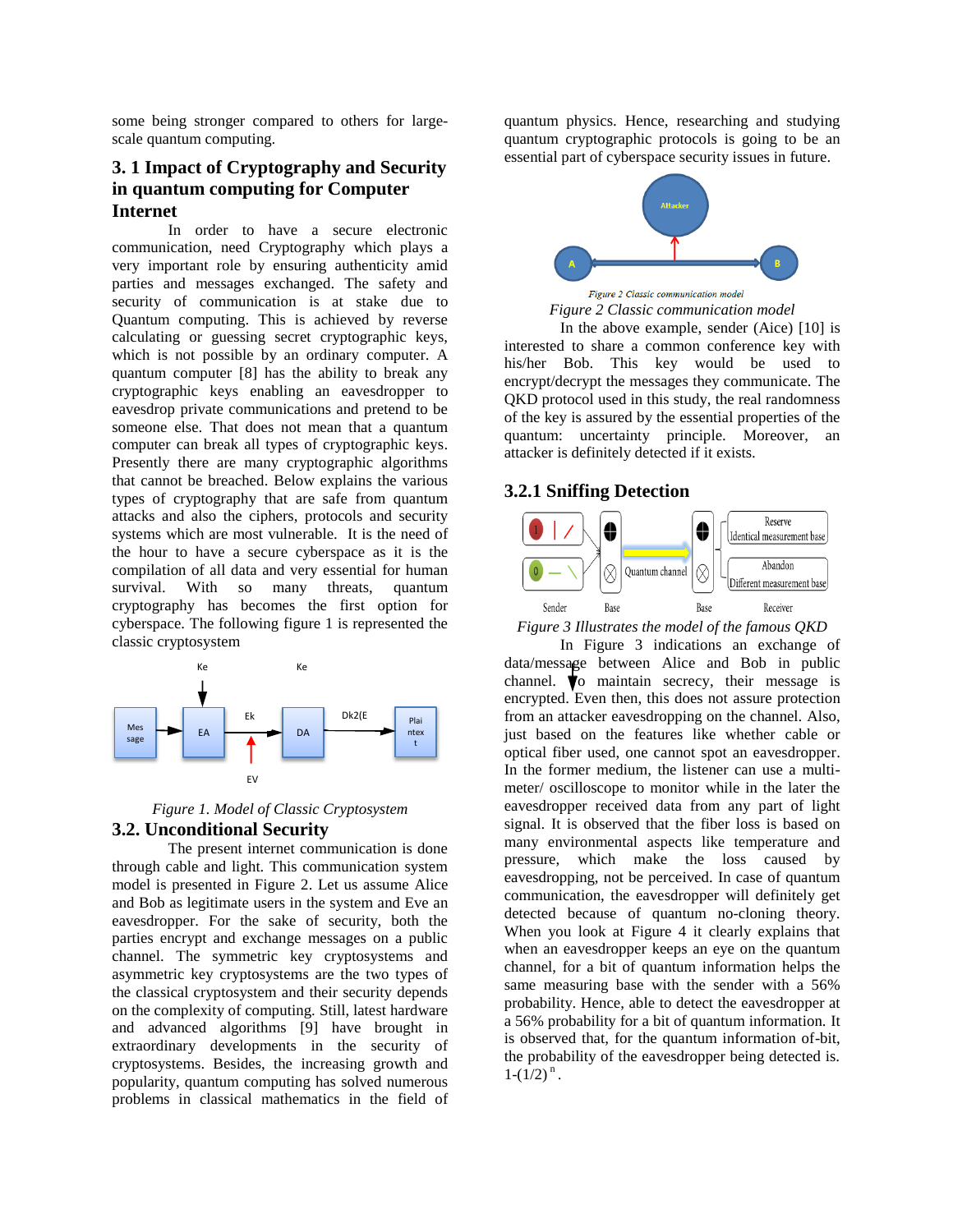#### **3.3. Quantum Key Distribution (QKD)**

There are many symmetric key cryptographic tools which are known to be quantumsafe. They all share Secret symmetric keys via an untrusted medium which is usually done with public key methods which are prone to quantum attacks. Here comes the need to secure and safely release symmetric Keys between distant parties, without depending on vulnerable Public key algorithms. Quantum Key Distribution (QKD) is one among the proposed solutions to the key distribution issues [11].

QKD offers assured security in accordance to the laws of physics also it is a safe method for secure key establishment against arbitrary attacks like quantum Attacks. This means, the attacker inspite of having unlimited computational resources such as unlimited classical and quantum computing resources is stopped by QKD which provides provable security. QKD is also tough to advanced cryptanalysis or in quantum computing. The following figure 4 spectacles the quantum key distribution.





Subsequently, a resource for secure distribution of secret keys is also offered by quantum key distribution that can be used with quantum Safe symmetric key algorithms like one–time pad encryption. Theoretically, QKD offers protection by encoding information in quantum states of light thereby following the fundamental laws in quantum Physics and quantum information theory.

## **3.3.1 The unique security properties of QKD**

1. An anonymous quantum changes physically when measured as implied by the Heisenberg uncertainty principle. When it is applied for QKD, an eavesdropper studying the data stream will actually alter the values of certain Bits in a noticeable way.

2. As per the no cloning theorem it is physically not possible to create an exact copy of an unknown quantum state. This implies that there is no way for an adversary for copying a bit in the data stream just to quantify one of the copies hoping to hide their eavesdropping.

3. There is the presence of quantum entanglement properties placing basic restrictions on the data revealed to unofficial Third parties.

Fascinatingly, because of the quantum mechanics laws, it is highly difficult for an adversary to eavesdrop under cover on quantum key distribution. The information encoded in quantum states show real changes in the information that can be detected by the legitimate parties through various means. Just by having a look at the information getting transmitted will actually change the bits of information in the data stream and incorporate errors in such a manner that the sender and recipient can immediately recognize and measure .

Based on the amount of errors incorporated by the eavesdropper, enables the sender and receiver to confirm the presence of an eavesdropper but also the extent of information gained by the intruder using advanced technology and algorithms. This permits them to use well – analyzed, post – processing techniques to eliminate any data an eavesdropper might have obtained on the shared key.

The most vital feature of the quantum key distribution is, any attack should be done in real time. In contrast to the classical cryptographic schemes, there are no chances to protect the data for future decryption in QKD. This saves the meager chances of waging an attack against QKD; whereas the chances are high for conventional cryptography. QKD"s composability is universally proven and it safely permits combination of the distributed Keys with other demonstrable secure schemes / Onetime pad encryption inspite of preserving quantifiable –and durable security.

#### **3.3.2 Security of the QKD**

In this subsection, for the sake of simulating real situations in the future Internet, firstly analyze the quantum key distribution protocol in noise-free channel. Further, search the quantum key distribution protocol in noisy channel. In order to study the security of QKD protocol, the encoding of quantum information and the measurement results under various measurement bases are specified in Table 1. Both the parties settle in advance that the horizontal and oblique downwards polarization represent "1" while the vertical and oblique upward polarization represents "0."

*Table 1. Measurement of QKD* 

| Output            | <b>Division</b>  |                  |  |  |  |  |  |  |  |  |
|-------------------|------------------|------------------|--|--|--|--|--|--|--|--|
| <b>Bases</b>      | XOR              | <b>XOR</b>       |  |  |  |  |  |  |  |  |
| $\leftrightarrow$ |                  | $0:50\%$ ; 1:50% |  |  |  |  |  |  |  |  |
|                   |                  | $0:50\%$ ; 1:50% |  |  |  |  |  |  |  |  |
|                   | $0:50\%$ ; 1:50% |                  |  |  |  |  |  |  |  |  |
|                   | $0:50\%$ ; 1:50% |                  |  |  |  |  |  |  |  |  |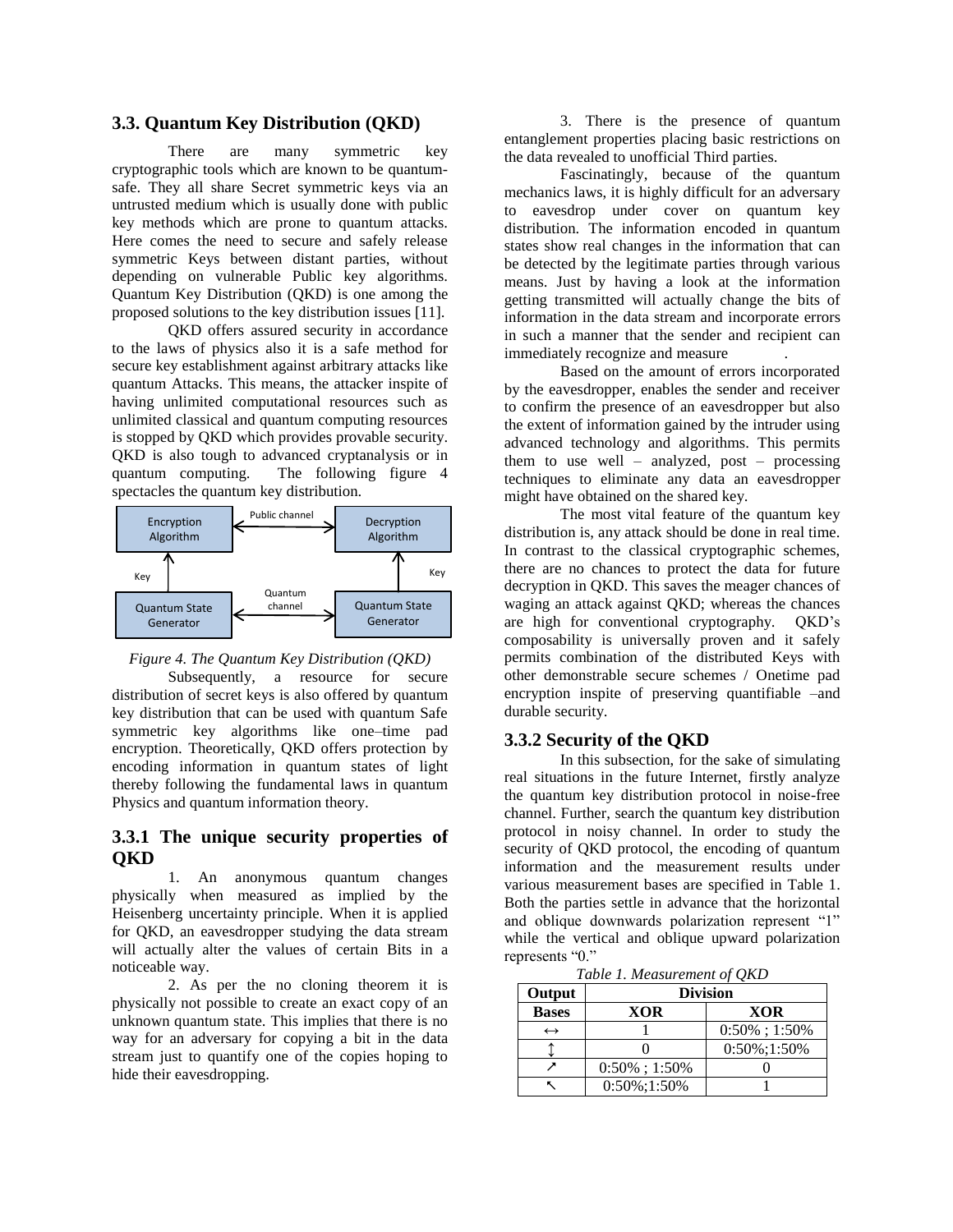## **4. Proposed Methodology for Quantum Key Generation**

1. Given security parameters *n, k, d, a random selection of* linear code *C* of length *n* rank *k* and minimum distance *d is done.* Such code is called a *[n,k,d]* code. An efficient decoding algorithm for *C* has to be known

2. Generate an *(n−k)×n* parity check matrix *H*.

3. Choose a random *(n−k)×(n−k)* invertible binary matrix *S* and a random *n × n* Permutation matrix *P*. The public key consists of the product  $H_{pub} = SHP$ , along with the number of correctable errors *t*= $\frac{Id-1}{2}$ *l*. The private key consists of (*S, P*) and the decoding algorithm of C.

Remark (Choos *S ,P*). S is not selected in a random manner but in a standard form forming SHP. Moreover, P assumed to be the identity matrix, as the binary Goppa code based Cryptosystem chooses a random permutation matrix, it becomes equivalent to using a uniformly random support vector. Permuting the elements of the support vector gives the same result as permuting the columns of the parity check matrix of a Goppa code. Assume this choice of S and P in the following.

#### **a. Encryption for Quantum Key Generation**

1) Given a public key  $H_{pub} = SHP$  and the number of correctable errors *t*, and a message encoded as an error vector  $e \in F^n$  2 of weight *t*, compute the syndrome of  $E : c = H_{pub} e^{T}$ .

#### **b. Decryption for Quantum Key Generation**

1) Given a ciphertext *c* and a private key, undo the multiplication by S:  $S^{-1} c = H P e^{T}$ .

2) Use the syndrome decoding algorithm to decode *HPe<sup>T</sup>* to  $Pe<sup>T</sup>$ .

3) Invert the permutation of the decoded error vector  $Pe<sup>T</sup>$  to obtain the original error vector

 $P^{-1} Pe^{T} = e^{T}$ .

4) Typically, *e* will be decoded to the original message *m*.

This cryptosystem is exclusively great for important message transfers as it easily generates random error vector of any given weight. During the implementation of QKD for important transmissions, generating an error vector while encrypting the code. By applying a key-derivation function, a shared secret can be established from the error vector and sequence of key exchange is indicated the succeeding figure 5.



*authenticated channel* 

## **4.1. Procedure of Quantum Key Distribution**

 Quantum key distribution utilizes an genuine Communication network along with a quantum communication channel so that a secret key is generated. Whatever may be the protocol to implement QKD, they all need both a quantum channel (to send quantum States of light), and an authenticated classical. Optical fibers or free space/ satellite links are used by the quantum channel for sending photons (quantum states of light) between Alice and Bob, whilst the classical channel is a typical (authenticated) telephone line that Alice and Bob use to talk to each other. Strangely, both the channels can be public. It is essentially shown by the quantum channel regarding Alice and Bob and an eavesdropper listening in. Actually QKD protocols can broadcast the classical channel publicly with no compromise in security. Quantum Key Distribution process starts as Alice decides to share some Cryptographic keys to Bob. In order to create a quantum channel, both Alice and Bob require the specialized optical equipment and also an access to a classical channel to communicate with one another. For sending a photon stream sequentially, Alice uses a light source, where each and every photon can be treated as an information bit. While sending photon one-by-one, they are randomly chosen by her for preparing them in one of two "'bases'". Basis is a view from which a photon is measured (Figure 6).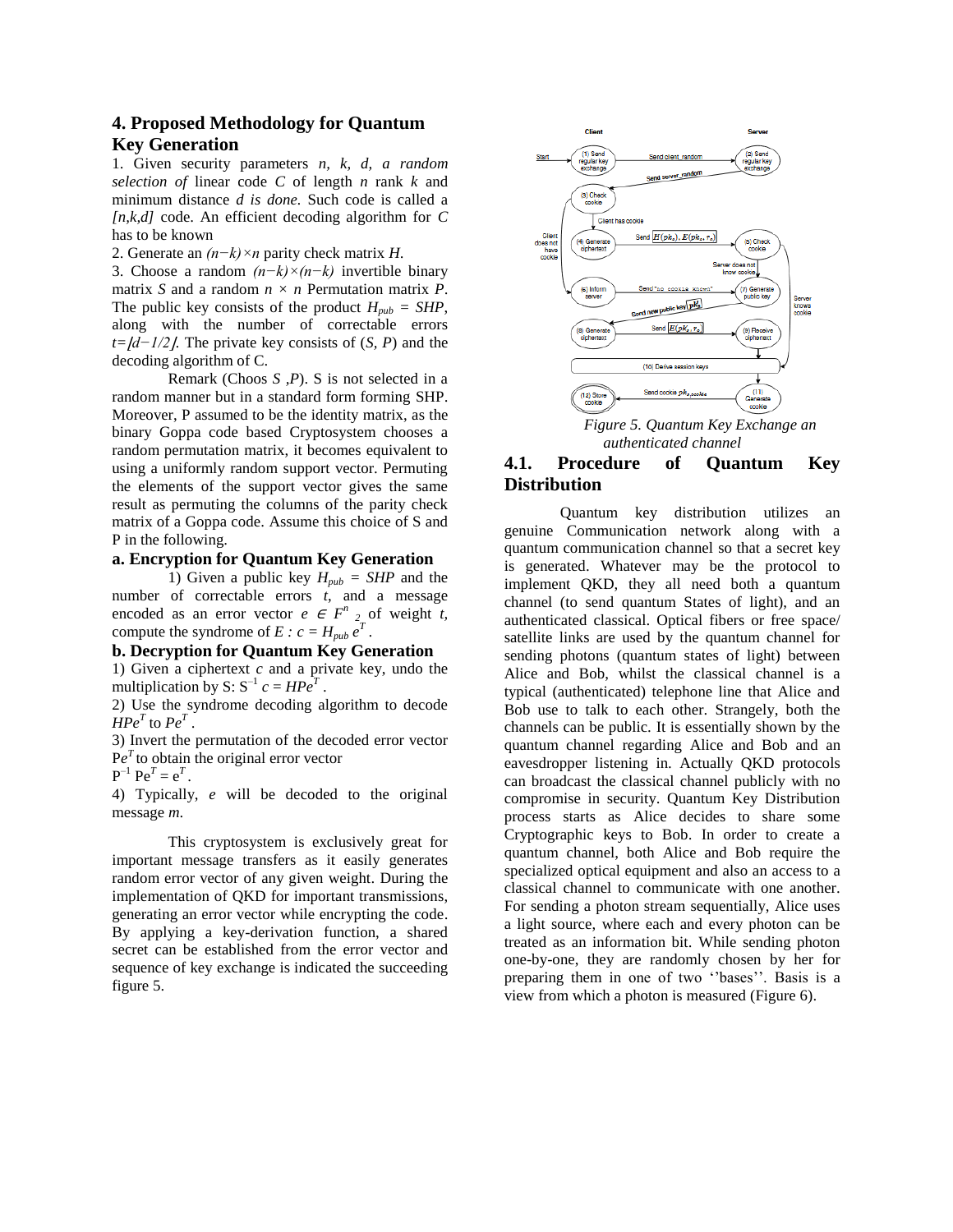

*Figure 6. A Typical prepare/measurement of QKD* 

Bob is the recipient and it is essential for him to document the values for each photon he gets through the quantum channel. For this, he has to accept Alice, take measurements of each one, and has to choose one of the two possible "'bases'" and record the One he measured in. As previously discussed, these options are randomly made and do not need any details on the bases that Alice has chosen during transmission of every bit. Later, Alice and Bob communicate over the classical channel to find the better basis using which every individual bit was calculated at each end of the quantum channel. At times Alice and Bob may choose the same basis though randomly, and they receive the same photon value for these bits. When they calculate the photon using numerous bases, they discard this bit and ignore it in the final key. Once all the bits are sent and received, both the parties are able to speak openly on what basis they used to quantity every photon. This offers plenty of information to them for generating the Key from the received quantum states, even then cannot be sufficient for an adversary to reconstruct the key. Ultimately, an eavesdropper will not succeed in finding the transmitted key on a couple of grounds. Firstly, he cannot keep an eye the photon without changing them, hence getting found and having these Bits discarded by Alice and Bob. The second reason is, an indirect observation cannot be done by the adversary over the photon through the measurements of Alice and Bob either. Since Alice and Bob seldom reveal the final measurement result for each quantum state but only disclose which basis they used to measure it. By then, it becomes impossible for the eavesdropper to measure the Photons it has already been received by Bob. Hence, knowing that the basis Alice used is not useful. It is well-established Using Information theoretic proofs that the measurement Information is inadequate for an adversary to use to reconstruct the generated key.

#### **4.1.1The introduced protocol works as follows:**

a) A encrypts the data by  $|k|$  and sends it to B

- b) B encrypts his new data by  $|k2\rangle$  and sends it to the third party.
- c) B again concatenates his encrypted data with the data that has been received from A then encrypts all the data using the shared key  $|k3\rangle$ . B sends it to A.
- d) A decrypts the received data from B by the shared key  $|k3\rangle$  and splits the concatenated data. Then A decrypts the data by  $|k|$  to ensure that the data has not been altered. A sends B data (which was encrypted by  $|k2\rangle$ ) to the third party.
- e) The third party decrypts the received data from A and B by  $|k2\rangle$  to ensure that both data are identical and then informs both parties.

#### **4.2. Mathematical Model of QKD**

A data |*ѱ*>( *qumbits*) is encrypted with the key that has been scaled with measurement operation. Before applying the gates, the following algorithm in (1) is used to prepare the tensor product,

$$
| \psi_i \rangle = | \ QB \rangle \otimes | K_i \rangle
$$

Where the *Ki* is one of the three keys  $|k1\rangle$ ,  $|k2\rangle$  and  $|k3\rangle$  post the measurement process and QB is the Qubit data. The below given code is used to formulate the tensor product of A in step (a):

*for i=1:4*

*Tens\_QA\_KA(:,i)=kroon(M\_op\_K A(:,i),Q\_A(:,i); end*

Where the Q\_A is A"s 4 *Qumbits* and M op KA is the measurement operator for A"s private key. Three gates (Pauli-Y gate, Hadamard gate, and Fredkin gate) are used sequentially in the proposed protocol. Pauli-Y gate is as indicated in  $(2)$ :

$$
Y = \begin{bmatrix} 0 & -i \\ i & 0 \end{bmatrix}
$$

Pauli –Y gate is a revocable and unitary gate. It is employed in the encryption and decryption processes. The Hadamard matrix is represented as indicated in (3):

$$
H = \frac{1}{\sqrt{2}} \begin{bmatrix} 1 & 1 \\ 1 & -1 \end{bmatrix}
$$

In case of the Hadmard matrix it is very crucial in quantum computing as it finds the shift from one basis to another basis. There are three inputs and outputs in Fredkin gate namely, the control input set at 0 and its respective output is always the same followed by the second output and the same as the input and at last the third output would be the same as the input. Besides, if the control bit set to one, then the output would be its reverse. The overall representation of Fredkin gate is as indicated in (4):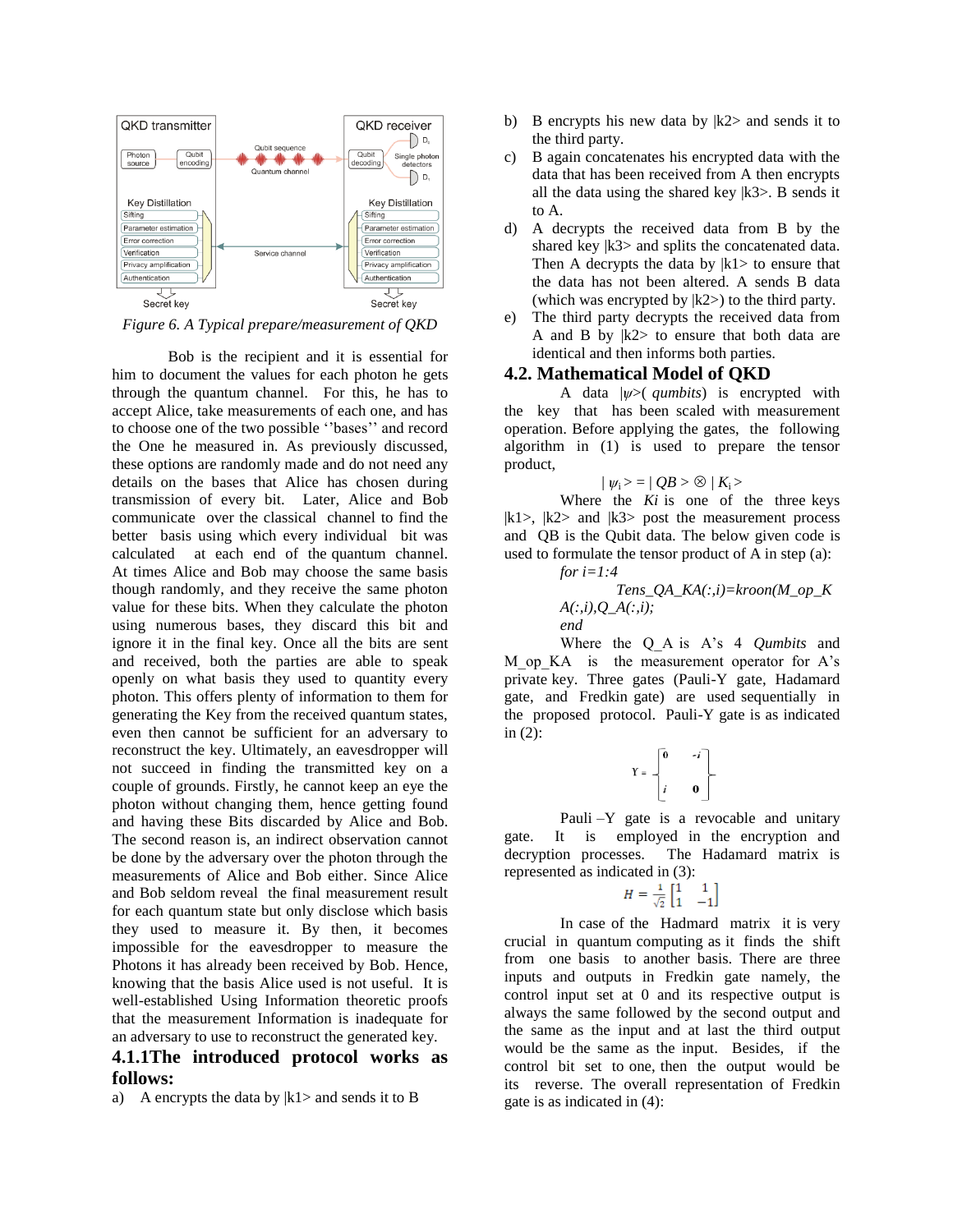## *|0,y,z>|0,y,z>and |1,z,y>*

## **4.3. One-Time Pad**

It was Gilbert Vernam, who patented OTP in 1919 and hence it is sometimes called "Vernam"s cipher." However, an earlier version of OTP by banker Frank Miller in 1882 was recently discovered Figure 7 shows a diagram of OTP. A scenario of this method is provided.



#### *Figure 7 The One Time Pad (OTP)*

OTP is used when two parties wish to communications have to share a key called pad. This pad is a randomly generated key and the length of the key should be equal to the message so it can be sent. OTP is for a sender and receiver to initially share a key *k* that was chosen according to a key-generation process to call *Key Generation*. When the sender wishes to securely send a message *m* to the receiver, she encrypts it using the encryption algorithm *Encryption* and the key *k*. The result of encryption is a ciphertext *c*, which is sent to the receiver. The receiver can then use the decryption algorithm *Decryption* with the same key *k* to recover the



OTP uses keys, plaintexts, and cipher texts which are all  $\lambda$ -*bit* strings (i.e., elements of  $\{0,1\}$   $\lambda$ ). The choice of *λ* (length of plaintexts, ciphertext, and keys) is a public parameter of the scheme, meaning that it does not need to be kept secret. The specific KeyGen, Enc, and Dec algorithms for OTP are given below:

KeyGen: Eny(k,m, $\epsilon(0,1)$ <sup> $\lambda$ </sup>) Dey(k,c, , $\epsilon(0,1)$  $\lambda$ )  $k \in (0,1)$ <sup>λ</sup> returnk  $\otimes$  returnk  $\otimes$  c

Recall that  $"k \leftarrow \{0,1\} \lambda"$  means to sample k uniformly from the set of *λ-bit* strings. The definition of one-time pad mandates that the key should be chosen in exactly this way.

Example of Encrypting the following 20-bit plaintext m under the 20-bit key *k* using OTP results in the ciphertext *c* below:

#### 1 1 1 0 1 1 1 1 1 0 1 1 1 1 1 0 0 0 1 1 *(m)* 0 0 0 1 1 0 0 1 1 1 0 0 0 0 1 1 1 1 0 1 *(k)* ---------------------------------------------------------

1 1 1 1 0 1 1 0 0 1 1 1 1 1 0 1 1 1 1 0 *(c=Eny(k,m))*

-----------------------------------------------------------

Decrypting the following ciphertext *c* using the key *k* results in the plaintext *m* below:

|  |  |  |  |  |  |  |  |  |  | 0000100101111001000(c)                    |  |
|--|--|--|--|--|--|--|--|--|--|-------------------------------------------|--|
|  |  |  |  |  |  |  |  |  |  | $\otimes$ 10010011101011100010 <i>(k)</i> |  |
|  |  |  |  |  |  |  |  |  |  |                                           |  |

 1 0 0 1 1 0 1 0 1 1 0 1 0 1 1 1 0 0 1 0*(m=Dey(k,c))* **-------------------------------------------------------------**

#### **4.3.1. Security in OTP**

Suppose you encrypt a plaintext m and an eavesdropper eventually sees the resulting ciphertext."*The eavesdropper doesn't learn about m"* The quite precise about what exactly the eavesdropper sees in this situation-in fact, the eavesdropper gets an output of the following algorithm:

*View (m€(0,1) λ) k←(0,1)<sup>λ</sup> c:=k m*  return *c*

This algorithm describes how the sender computes the values using secret values (choosing a key k in a specific way, and using the one-time-pad encryption procedure). It also describes that the eavesdropper sees only the ciphertext (but not the key). This is a randomized algorithm, which you can see from the random choice of k. Even after fixing the input m, the output is not fixed. Instead of thinking of view (m) as a fixed value, will think of it as a probability distribution. So more precisely, can say that an eavesdropper sees a sample from the distribution view (m).

## **4.4 Proposed Algorithm for QKD by using OTP**

This work recommends novel secret key sharing schemes between the sender and receiver to encrypt quantum information and pass it through an effective quantum channel. The proposed scenario is described below.

#### **4.4.1 Classical Channel Steps**

1. Sender (Alice), needs to communicate with receiver (Bob), and hence releases a request message with its public key  $PU_A$  and  $ID_A$  to a third party, (assuming it as a trust authority). The encryption of the requested message takes place with the help of the sender private key  $PR_A$  and the third party public key  $PU_T$ . This is then sent to trusted third party between Alice and Bob via a traditional channel as indicated in equations  $(1)$ ,  $(2)$ , and  $(3)$ .